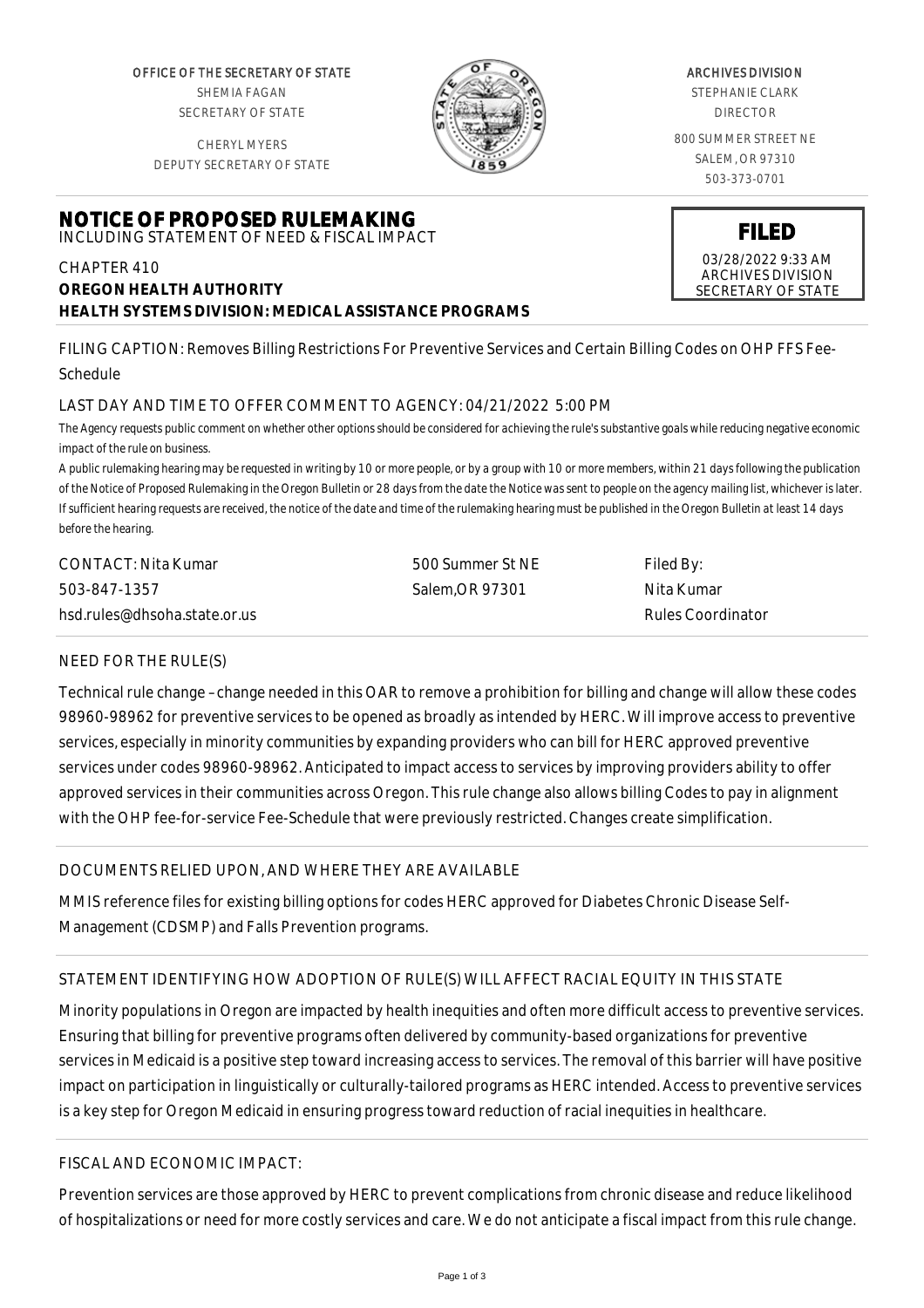Populations impacted by health disparities are more negatively impacted when access to preventive services is not flexible to include delivery by community-based organizations or providers. Removing this billing restriction resulting in opening greater access to services, especially in minority or bilingual communities. Removing billing restriction ensures more access to HERC approved preventive programs.

# COST OF COMPLIANCE:

*(1) Identify any state agencies, units of local government, and members of the public likely to be economically affected by the rule(s). (2) Effect on Small Businesses: (a) Estimate the number and type of small businesses subject to the rule(s); (b) Describe the expected reporting, recordkeeping and administrative activities and cost required to comply with the rule(s); (c) Estimate the cost of professional services, equipment supplies, labor and increased administration required to comply with the rule(s).*

(1) Local Public health departments are often providers of preventive services in Oregon and this will allow them to provide prevention education programs approved by HERC in their local communities. They also often provide guidance to community-based organizations providing culturally and linguistically appropriate preventive services in the community organization, and this will allow for greater support for these services in minority communities. Oregon public receiving Medicaid will have greater access to preventive education services and programs as approved by HERC.

(2) Estimate the number of small businesses and types of business and industries with small businesses subject to the rule:

(a) Healthcare providers in Oregon will be impacted and will be able to receive revenue for providing access to additional prevention services for OHP members. Community-based organizations that currently offer prevention programs without access to Medicaid reimbursement for Medicaid members will be able to be compensated for these services. Currently due to removal of restrictions it creates more healthcare providers who can offer these programs adopted by HERC. These rule changes also provide greater clarity by linking certain payment directly to the adopted OHP fee-for-service fee schedule.

(b) This rule change doesn't change OHA recordkeeping or reporting requirements. Providers will still be required to keep documentation of the services required and chronic health care conditions, however these are not outside of standard recordkeeping in-line with other preventive services they provide in keeping with federal Medicaid requirements.

(c) This rule doesn't change current OHP billing requirements. A computer is necessary to print and submit forms for payment to OHA, or a computer to submit claims electronically. Payment requires registration as an OHP provider. All payments for services are made electronically so additionally require electronic banking information.

### DESCRIBE HOW SMALL BUSINESSES WERE INVOLVED IN THE DEVELOPMENT OF THESE RULE(S):

OHA public health has held several meetings and convened workgroups with CBOs and providers in Oregon to identify barriers to offering and billing for preventive services for Medicaid members. This rule removes administrative restrictions.

# WAS AN ADMINISTRATIVE RULE ADVISORY COMMITTEE CONSULTED? NO IF NOT, WHY NOT?

We are sending out for longer public comment but believe this small billing restriction removal removes bureaucracy and creates greater simplicity in technical payment rules than a topic that will draw much public interest for a RAC. We will be sending OHP providers more detailed billing guidance on HERC recently approved services and programs that will ensure providers have clarity on how to bill for specific programs and services.